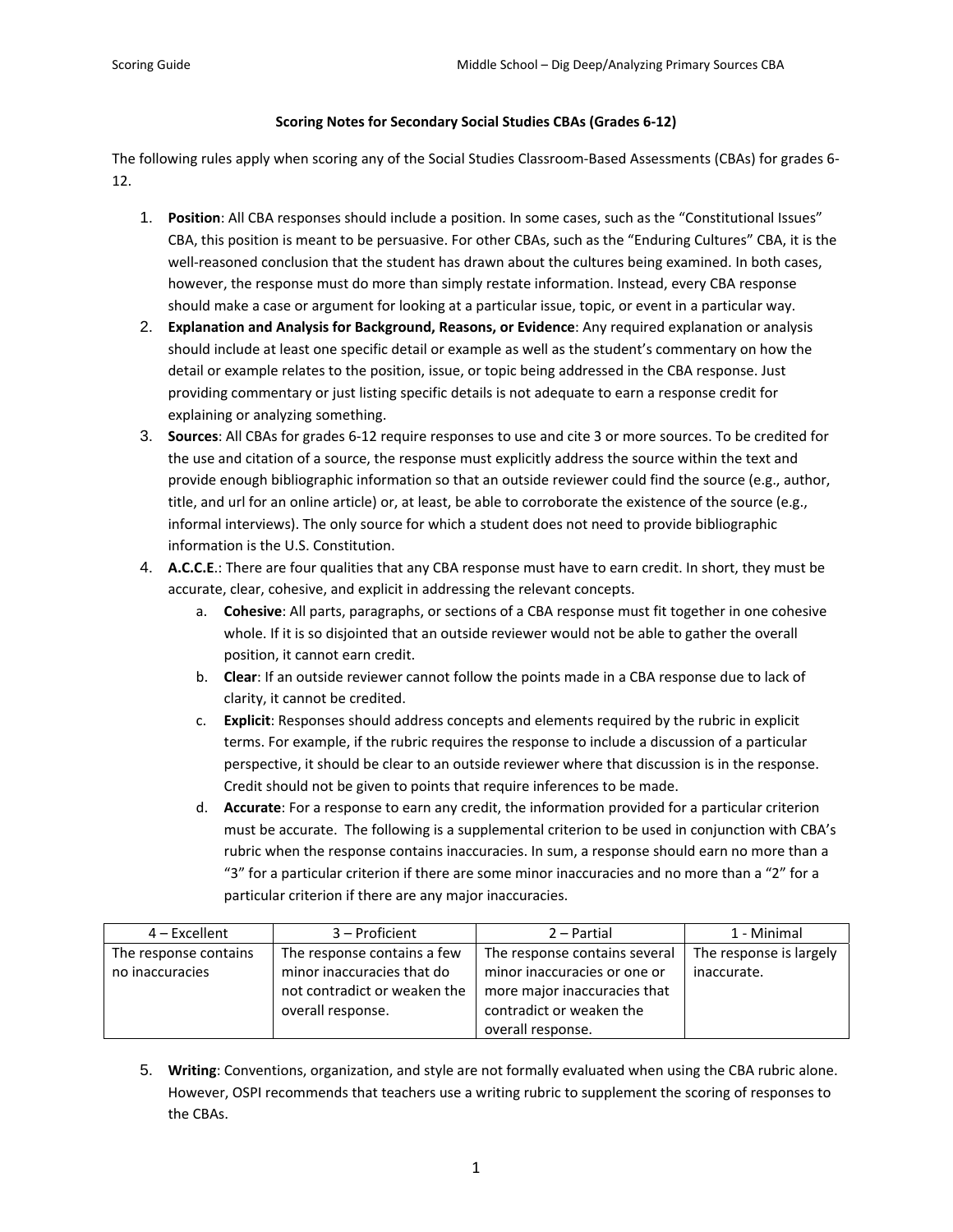## **Scoring Guide for the Middle School Dig Deep/Analyzing Primary Sources CBA** (Recommended for  $7<sup>th</sup>$  Grade)

The following document outlines only some of the many ways students could reach proficiency in responding to this particular CBA. It is meant to provide abbreviated examples<sup>\*</sup> of how the rubric works. It is recommended that for each criterion, you begin with Score Point 3 ("Meeting Standard): it is highlighted because the purpose of the task is to see if students can meet standard (i.e., reach proficiency).

| <b>Criterion A - Position</b>                         |                                                                                                                                                                                                             |                                                                                                                                                                                                                                                                                                                                                                                                                                                                                         |  |
|-------------------------------------------------------|-------------------------------------------------------------------------------------------------------------------------------------------------------------------------------------------------------------|-----------------------------------------------------------------------------------------------------------------------------------------------------------------------------------------------------------------------------------------------------------------------------------------------------------------------------------------------------------------------------------------------------------------------------------------------------------------------------------------|--|
| Score                                                 | Rubric Language                                                                                                                                                                                             | Sample Response                                                                                                                                                                                                                                                                                                                                                                                                                                                                         |  |
| $4$ – Excellent<br>(Exceeding<br>Standard)            | Develops a historical question.<br>$\bullet$<br>States a position on the question<br>٠<br>States why studying this historical<br>$\bullet$<br>question helps us to understand<br>current issues and events. | Why were Japanese Americans sent to relocation camps<br>during WWII?<br>After the Attack of Pearl Harbor, many Americans were<br>afraid that Japanese Americans were spying against the<br>United States. Succumbing to this fear, they forced people of<br>Japanese descent to live in relocation camps. It's important<br>to understand why Americans were afraid of the Japanese so<br>that people's rights are not violated during future wars in the<br>name of national security. |  |
| 3 - Proficient<br>(Meeting<br>Standard)               | Develops a historical question.<br>$\bullet$<br>States a position on the question.<br>٠                                                                                                                     | Why were Japanese Americans sent to relocation camps<br>during WWII?<br>After the Attack of Pearl Harbor, many Americans were<br>afraid that Japanese Americans were spying against the<br>United States. Succumbing to this fear, they forced people of<br>Japanese descent to live in relocation camps.                                                                                                                                                                               |  |
| 2 (and below)<br>Partial (Not<br>Meeting<br>Standard) | Develops a historical question<br>$\bullet$<br>WITHOUT stating a position.                                                                                                                                  | Why were Japanese Americans sent to relocation camps<br>during WWII?                                                                                                                                                                                                                                                                                                                                                                                                                    |  |

| Criterion B - Reasons & Evidence           |                                                                                                                                                                                        |                                                                                                                                                                                                                                                                                                                                                                                                                                                                                                                                                                                                                                                                                                                                                   |
|--------------------------------------------|----------------------------------------------------------------------------------------------------------------------------------------------------------------------------------------|---------------------------------------------------------------------------------------------------------------------------------------------------------------------------------------------------------------------------------------------------------------------------------------------------------------------------------------------------------------------------------------------------------------------------------------------------------------------------------------------------------------------------------------------------------------------------------------------------------------------------------------------------------------------------------------------------------------------------------------------------|
| Score                                      | Score                                                                                                                                                                                  | Sample Response                                                                                                                                                                                                                                                                                                                                                                                                                                                                                                                                                                                                                                                                                                                                   |
| $4$ – Excellent<br>(Exceeding<br>Standard) | Provides one or more reasons for the<br>position supported by evidence.<br>The evidence includes:<br>An explanation of how three or more<br>primary sources supports the<br>reason(s). | After Pearl Harbor, the Americans were afraid that the US<br>would be attacked again. President Roosevelt issued<br>Executive Order 9066 on February19, 1942. This order made<br>Japanese-Americans go to relocation camps to protect the<br>United States "against espionage and against sabotage".<br>Signs were posted in San Francisco in April 1942 posted that<br>forced "all people of Japanese ancestry" out of their homes<br>and into relocation camps. It didn't matter how long they<br>lived in the US or if they even had ties to people in Japan. In<br>the "Don't Talk" poster it tells people not to share<br>information about military movements because Japanese<br>could be listening. Americans were scared and didn't want |
|                                            |                                                                                                                                                                                        | another attack to happen, so sending the Japanese to these                                                                                                                                                                                                                                                                                                                                                                                                                                                                                                                                                                                                                                                                                        |

 \* Note: The source references and citations used in the sample credited responses are only meant to serve as illustrations of how the rubric works. They are not actual sources.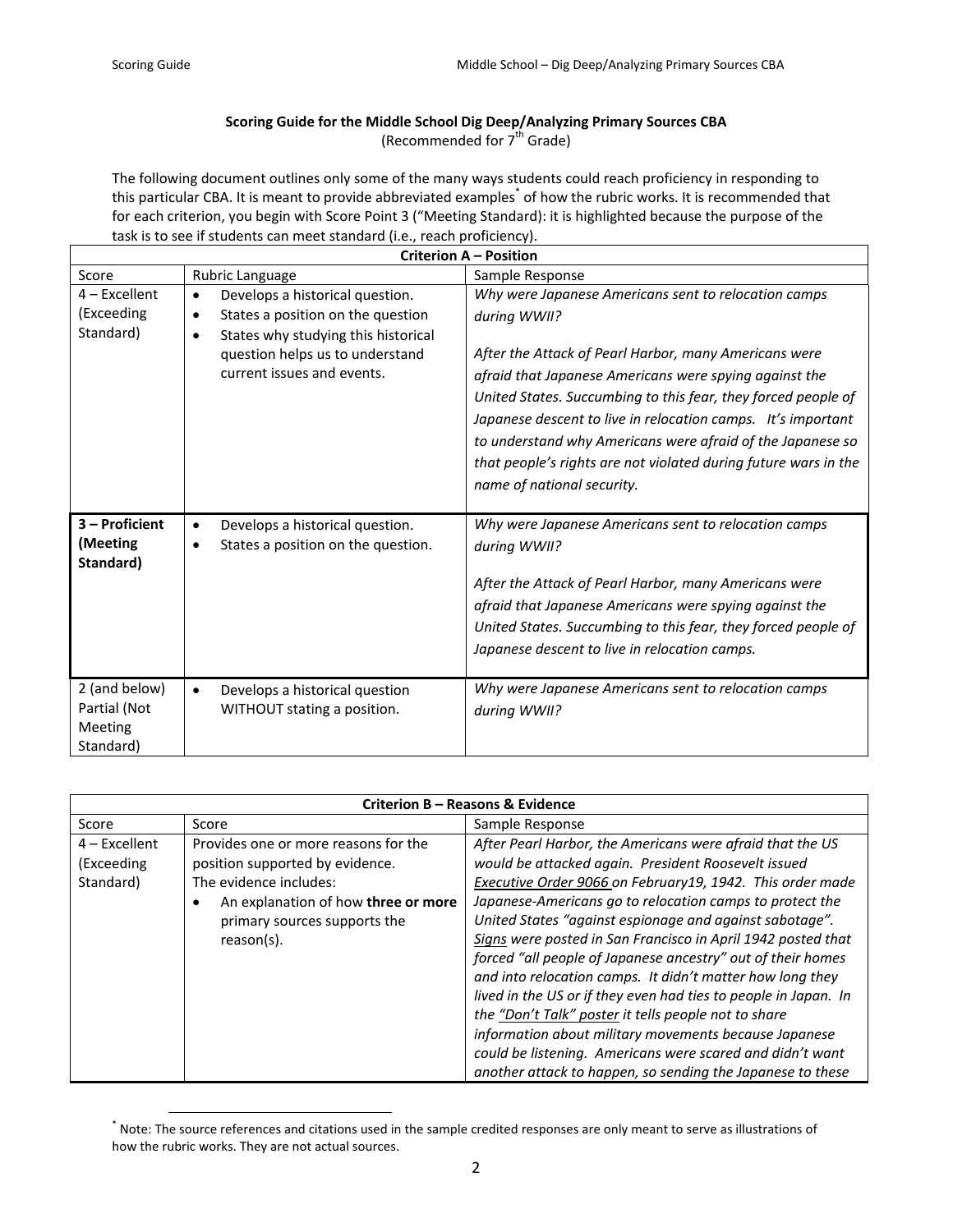|                                                       |                                                                                                                                                                           | camps helped make them feel safe.                                                                                                                                                                                                                                                                                                                                                                                                                                                                                                                                                                                                                                                                             |
|-------------------------------------------------------|---------------------------------------------------------------------------------------------------------------------------------------------------------------------------|---------------------------------------------------------------------------------------------------------------------------------------------------------------------------------------------------------------------------------------------------------------------------------------------------------------------------------------------------------------------------------------------------------------------------------------------------------------------------------------------------------------------------------------------------------------------------------------------------------------------------------------------------------------------------------------------------------------|
| 3 - Proficient<br>(Meeting<br>Standard)               | Provides one or more reasons for the<br>position supported by evidence.<br>The evidence includes:<br>An explanation of how two primary<br>sources supports the reason(s). | After Pearl Harbor, the Americans were afraid that the US<br>would be attacked again. President Roosevelt issued<br>Executive Order 9066 on February 19, 1942. This order made<br>Japanese-Americans go to relocation camps to protect the<br>United States "against espionage and against sabotage".<br>Signs were posted in San Francisco in April 1942 posted that<br>forced "all people of Japanese ancestry" out of their homes<br>and into relocation camps. It didn't matter how long they<br>lived in the US or if they even had ties to people in Japan.<br>Americans were scared and didn't want another attack to<br>happen, so sending the Japanese to these camps helped<br>make them feel safe. |
| 2 (and below)<br>Partial (Not<br>Meeting<br>Standard) | Provides one or more reasons for the<br>position supported by evidence.<br>The evidence includes:<br>An explanation of how one primary<br>source supports the reason(s).  | After Pearl Harbor, the Americans were afraid that the US<br>would be attacked again. President Roosevelt issued<br>Executive Order 9066 on February19, 1942. This order made<br>Japanese-Americans go to relocation camps to protect the<br>United States "against espionage and against sabotage".<br>Americans were scared and didn't want another attack to<br>happen, so sending the Japanese to these camps helped<br>make them feel safe.                                                                                                                                                                                                                                                              |

| Criterion C - Reasons & Evidence |                                           |                                                                |
|----------------------------------|-------------------------------------------|----------------------------------------------------------------|
| Score                            | Score                                     | Sample Credited Perspective                                    |
| $4$ – Excellent                  | Provides evidence for the position using  | From a political perspective, by issuing Executive Order 9066, |
| (Exceeding                       | two of the following social science       | President Roosevelt was attempting to protect the United       |
| Standard)                        | perspectives:                             | States from further attacks as well as protect himself. The    |
|                                  | geographic                                | President must protect the Country and if another attack was   |
|                                  | cultural                                  | to take place in the US, he feared that some may blame the     |
|                                  | political                                 | President and he may not be re-elected.                        |
|                                  | economic                                  |                                                                |
|                                  | sociological                              | (NOTE: This provides evidence from only one perspective. To    |
|                                  | psychological                             | reach "excellent," a response would need to provide            |
|                                  |                                           | evidence from TWO perspectives.)                               |
| 3 - Proficient                   | Provides evidence for the position using  |                                                                |
| (Meeting                         | one of the following social science       |                                                                |
| Standard)                        | perspectives:                             |                                                                |
|                                  | geographic                                |                                                                |
|                                  | cultural                                  |                                                                |
|                                  | political                                 |                                                                |
|                                  | economic                                  |                                                                |
|                                  | sociological                              |                                                                |
|                                  | psychological                             |                                                                |
| 2 (and below)                    | Provides evidence for the position        | Executive Order 9066 was an attempt to protect American        |
| Partial (Not                     | without using any specific social science | soil.                                                          |
| Meeting                          | perspectives.                             |                                                                |
| Standard)                        |                                           |                                                                |

| Criterion D – Referencing & Citing Sources             |                                            |                                                         |
|--------------------------------------------------------|--------------------------------------------|---------------------------------------------------------|
| Score                                                  | Score                                      | Sample Credited Source Reference & Citation             |
| $4$ – Excellent                                        | Makes explicit references within the paper | According to the PBS website, the relocation camps were |
| or presentation to four or more credible<br>(Exceeding |                                            | open for over three years (Children of the Camps,       |
| Standard)                                              | sources that provide relevant information. | http://www.pbs.org/childofcamp/history/documents.html). |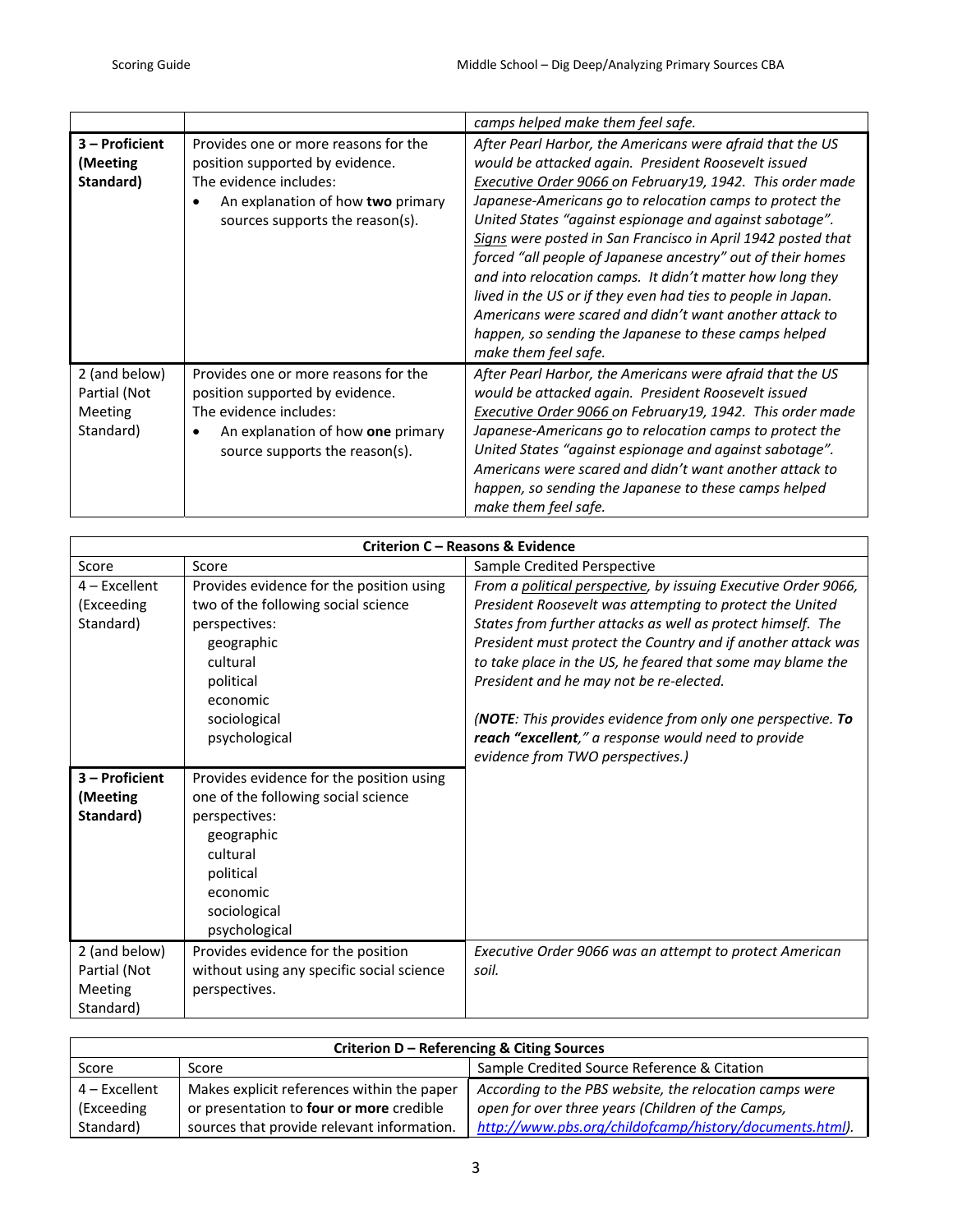|                                                              | • Cites sources within the paper,<br>presentation, or bibliography.                                                                                                                                      | "Children of the Camps: Internment History." PBS. 2 Sept.<br>2008 <http: childofcamp="" documents.<="" history="" th="" www.pbs.org=""></http:>                                                                                                                             |
|--------------------------------------------------------------|----------------------------------------------------------------------------------------------------------------------------------------------------------------------------------------------------------|-----------------------------------------------------------------------------------------------------------------------------------------------------------------------------------------------------------------------------------------------------------------------------|
| 3 - Proficient<br>(Meeting)<br>Standard)                     | Makes explicit references within the paper<br>or presentation to <b>three</b> credible sources<br>that provide relevant information.<br>Cites sources within the paper,<br>presentation, or bibliography | $html$ .<br>(NOTE: This is only one credited source. To reach<br><b>proficiency</b> , a response would need to cite and reference<br><b>THREE</b> sources. In addition, it is recommended that teachers<br>have a designated format for referencing and citing<br>sources.) |
| 2 (and below)<br>Partial (Not<br><b>Meeting</b><br>Standard) | Makes explicit references within the paper<br>or presentation to two credible sources<br>that provide relevant information.<br>Cites sources within the paper,<br>presentation, or bibliography.         |                                                                                                                                                                                                                                                                             |